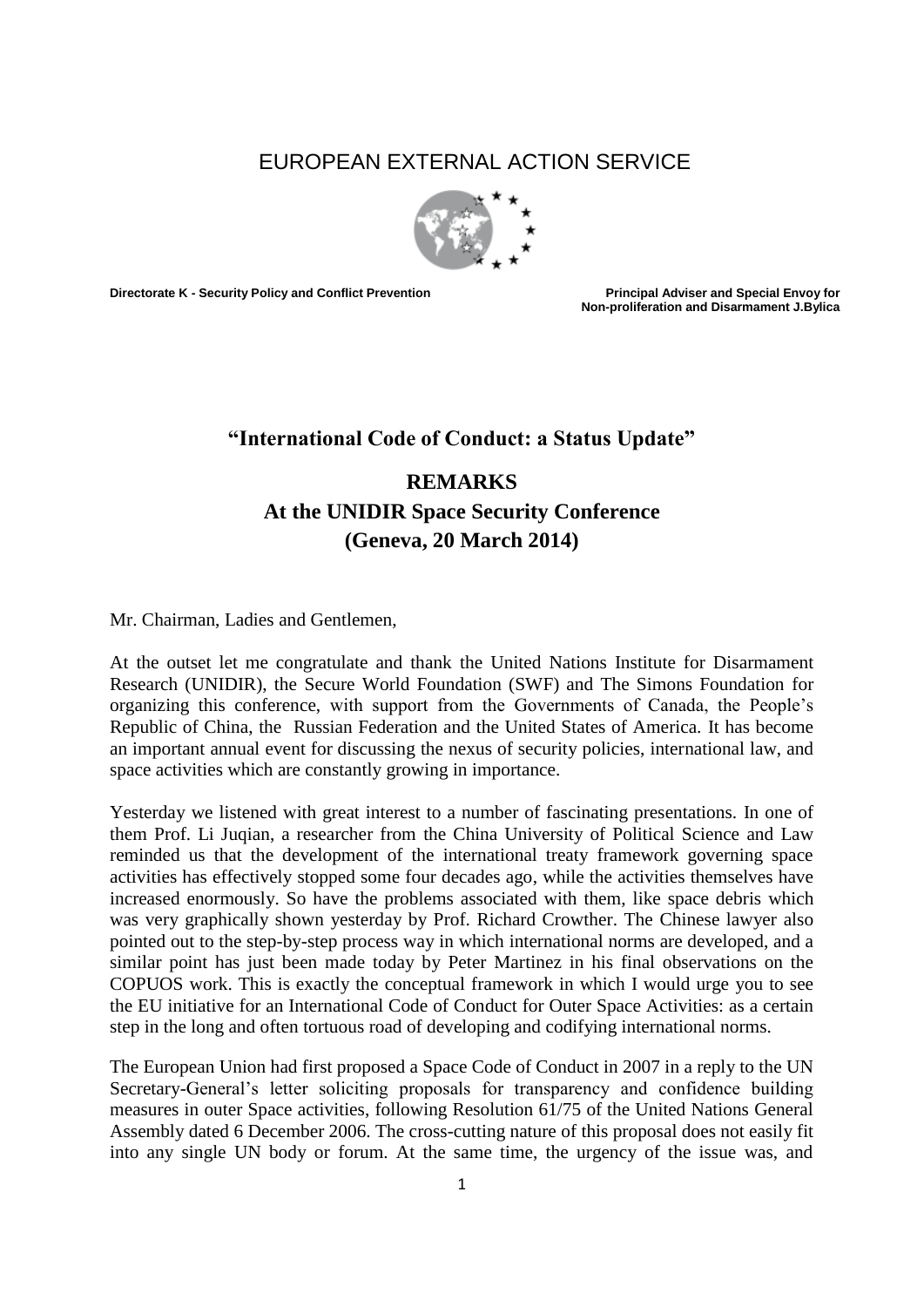actually still is, growing. That is why we launched this initiative by the European Union, certainly not to undermine or replace the United Nations, but rather to assist the international community. And we continue to see great convergence of this process with many activities on-going in the UN system, including the UN Committee for Peaceful Uses of Outer Space (UN COPUOS), and most recently with the highly relevant work of the UN Group of Governmental Experts on Transparency and Confidence-building Measures in Space (UN GGE), whose final report (Study) has already been welcomed by the UN General Assembly at its 68th session last year.

There is an international recognition, also in the framework of the United Nations, of the value and timeliness of such an initiative. One needs to look no further but at the GGE report. The group which consisted of 15 leading space experts chosen from all over the world, and working out of Geneva, has not only noted the EU initiative (in paras 7 and 16) but also, in the section titled "conclusions and recommendations", unanimously endorsed (in para 69) "efforts to pursue political commitments, for example in the form of unilateral declarations, bilateral commitments or a multilateral code of conduct to encourage responsible actions in, and the peaceful use of, outer space". Furthermore, the GGE concluded that such voluntary political measures "can form the basis for considerations of concepts and proposals for legally binding obligations". The initiative has also been noted in corresponding Resolutions passed in the First Committee of the UN General Assembly.

The draft text of the Code was first presented by the EU to the international community at a multilateral meeting in Vienna in June 2012. Initial comments concentrated much more on the process than on the substance of the proposal. The EU was called upon to develop the Code of Conduct initiative in a more transparent and inclusive manner. Exactly for this reason last year we embarked on a process of Open-ended Consultations (OEC), two of which have been held so far: in May 2013 in Kiev and in November 2013 in Bangkok. In-between, in September 2013 the EU has unveiled a revised draft of the Code, taking into account many of the suggestions voiced by the participants in the Kiev OEC.

In Kiev over 140 experts from 61 States participated in the Consultations. Even more countries and organizations were represented in the Second OEC in Bangkok - 66. This is not an insignificant number. By way of comparison, the UN Committee on Peaceful Uses of Outer Space (UN COPUOS) is composed of 74 Nations, and the UN Group of Governmental Experts on TCBM in Space (UN GGE) of 15 experts, representing 15 countries. I believe this puts in certain comparative perspective the representativeness, inclusiveness and geographic diversity of the OEC process.

In Bangkok we held six sessions: the Opening session, and sessions focusing on the major chapters of the draft Code: Preamble; Purposes, scope and general principles; the Safety, security and sustainability of outer space activities; Cooperation mechanisms; and Organizational aspects. Overall, we counted well over a hundred interventions, on the average over twenty substantive interventions in each session, most of them very closely focused on the revised draft text, unveiled by the European Union in September 2013, following the first Open-Ended Consultations held in Kiev in May 2013. In addition, the informal discussions in the margins were sometimes not less important or interesting.

The draft of the Code already contains most, if not all, of the substantive components which were judged as important by space experts, both from inside the European Union and from other countries. As one example I could point out that the element which was judged very